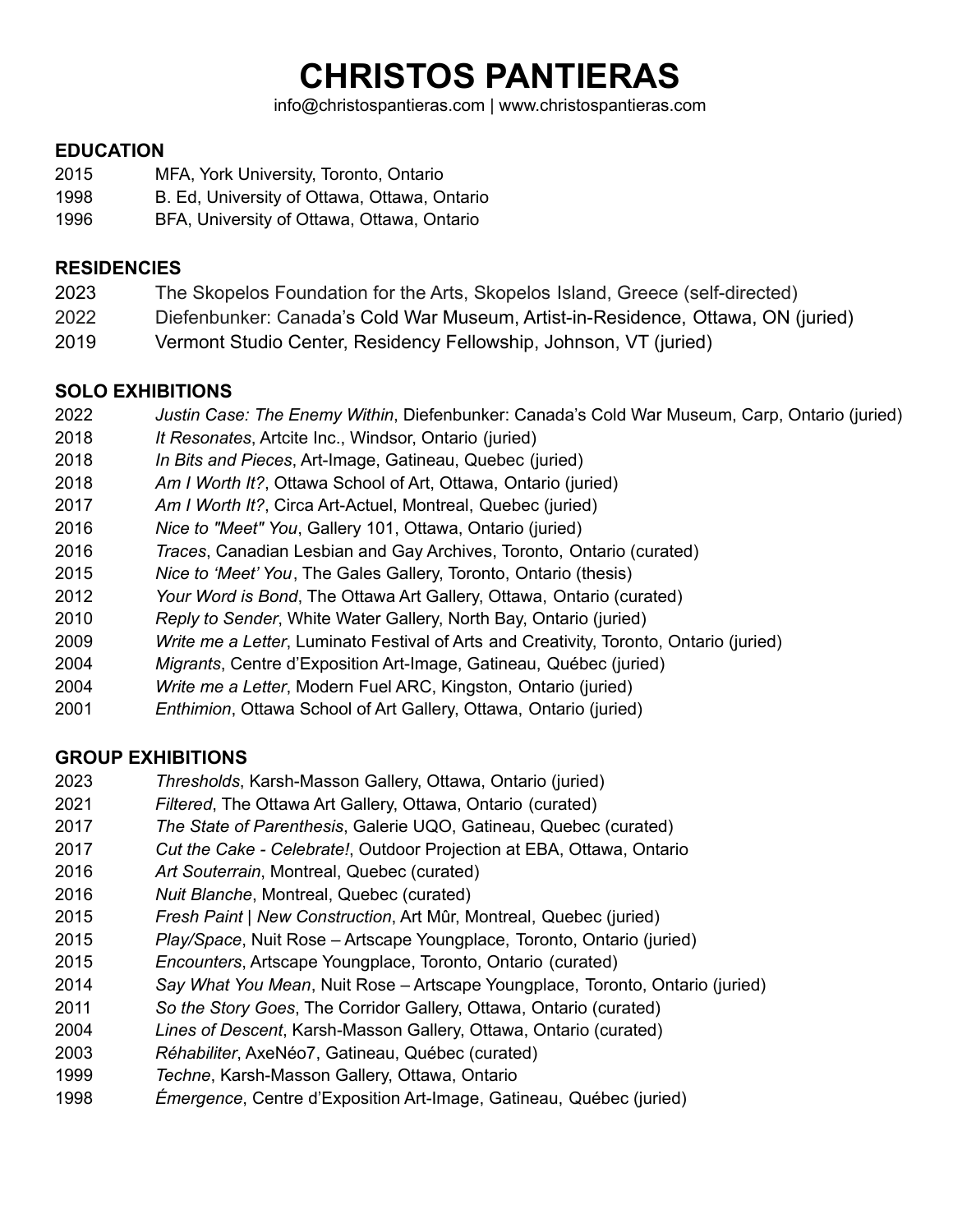# **CHRISTOS PANTIERAS**

info@christospantieras.com | www.christospantieras.com

#### **PUBLIC ART COMMISSIONS**

- 2022 The *Welcome Back Project*, Art Accelerator with Third Way Creative and the City of Ottawa (Budget: \$25,000)
- 2015 *cARTe blanche*, The City of Ottawa Public Art Program, Ottawa, Ontario (Budget: \$500)

#### **COLLECTIONS**

The Ottawa Art Gallery; City of Ottawa Fine Art Collection; various private collections

# **GRANTS**

- Canada Council for the Arts Arts Abroad (2019)
- Canada Council for the Arts Arts Across Canada (2018)
- Ontario Arts Council Visual Artists Creation Project Mid-Career (2017, 2019)
- Ontario Arts Council Emerging Artist Grant (2005)
- Ontario Arts Council Exhibition Assistance (1999, 2000, 2004, 2010, 2011, 2017, 2018)
- City of Ottawa Creation and Production Fund for Professional Artists A Grant (2017, 2019)
- City of Ottawa Creation and Production Fund for Professional Artists B Grant (2011)
- City of Ottawa Individual Artist B Grant (2001, 2003, 2005, 2009)

## **AWARDS**

- 2019 Ottawa Arts Council Mid-Career Artist Award (Finalist)
- 2019 Barbara White Fellowship, Vermont Studio Center
- 2014 Canada Graduate Scholarship, Social Sciences and Research Council of Canada
- 2013 The Susan Crocker and John Hunkin Award in Fine Arts

# **ARTIST TALKS**

- *Instagram Live with Rebecca Basciano, The Ottawa Art Gallery (Ontario), September 2021*
- *Am I Worth It?*, Circa-Art Actuel, Montreal (Quebec), July 2017
- *Nice to "Meet" You*, Gallery 101, Ottawa (Ontario), October 2016
- *Traces*, CLGA, Toronto (Ontario), January 2016
- *Your Word Is Bond*, The Ottawa Art Gallery, Ottawa (Ontario), August 2012
- *In Conversation – A discussion between Curator and Artist*, Exhibition: Your Word Is Bond, The Ottawa Art Gallery, Ottawa (Ontario), June 2012

## **COMMUNITY INVOLVEMENT**

- Project Lead, Studio Space Ottawa Outdoor Project Wall, Ottawa, Ontario (2021)
- Board of Directors, Studio Space Ottawa, Ottawa, Ontario (2020 to present)
- Board of Directors, The Ottawa School of Arts, Ottawa, Ontario (2019 to present)
- Juror, The Ottawa School of Art Call for Submissions, Ottawa, Ontario (2020, 2019)
- Arms-Length Advisory Committee, Ottawa Cultural Alliance, Ottawa, Ontario (2018)
- Co-Lead, "Cut the Cake Celebrate!", Ottawa2017 Project, Ottawa, Ontario (2017)
- Juror, Greenboro Community Center Public Art Commission, Ottawa, Ontario (2010)
- Juror, Exhibition and Collection Selections, Karsh-Masson, Ottawa, Ontario (1999, 2013)